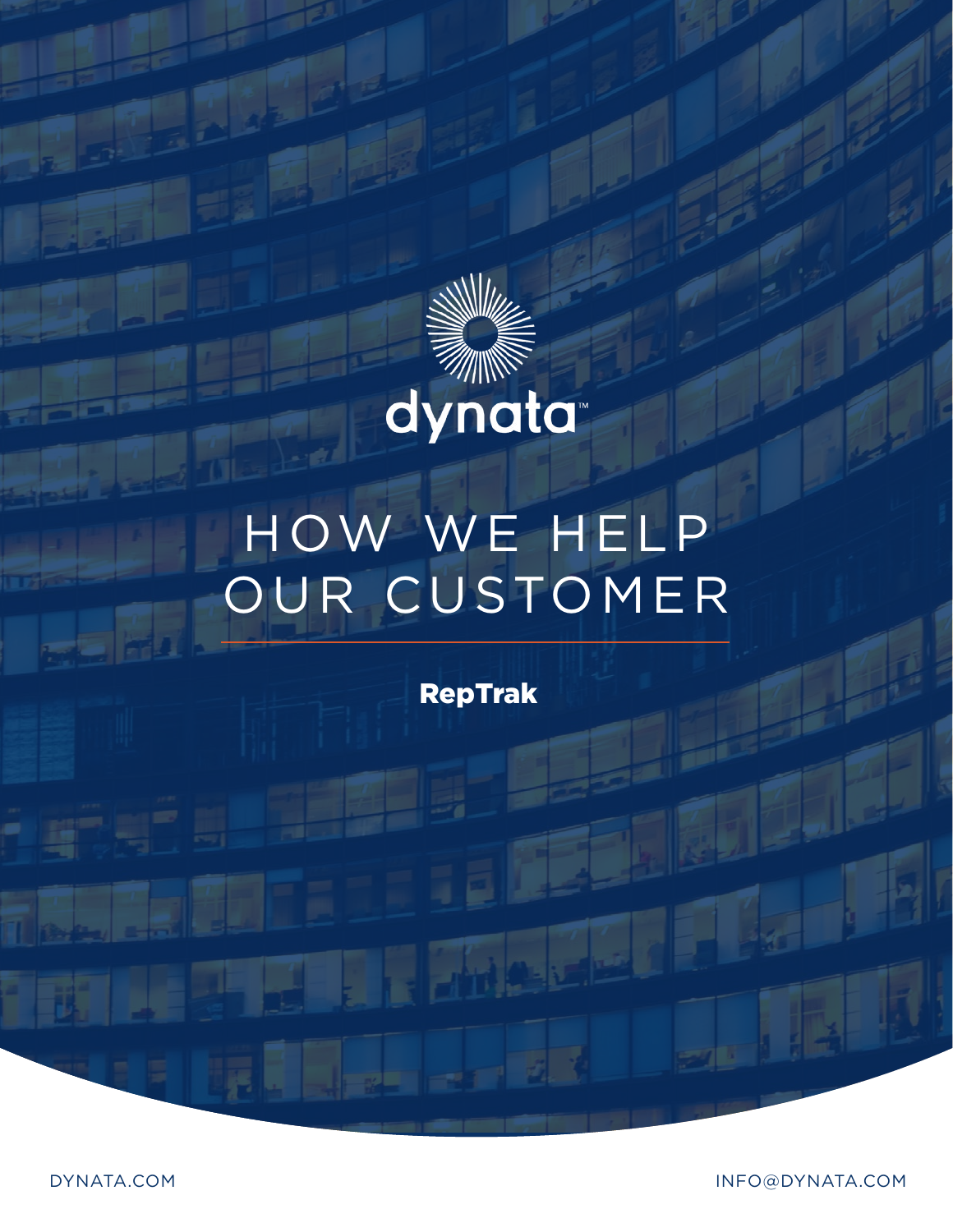Increased Operating Efficiencies and Speed to Insights to Enrich RepTrak's Reputation Intelligence Platform

## RepTrak

## PARTNERSHIP BENEFITS:



Quality data with global ch and scale



Increased operating efficiencies



technology to simplify research

## SUMMARY

The RepTrak Company™ is the world's leading reputation data and insights company, providing the only global platform for data-driven insights on Reputation, Brand, and ESG (environmental, social, and governance concerns). RepTrak delivers insights powered by machine learning, guidance from a deep bench of subject matter experts, and best practices from an unparalleled peer network to help companies protect their business value, improve their return on investment, and increase their positive impact on society.

By leveraging leading technology, Dynata provided access to high-quality fully-permissioned data – 62+ million panelists strong – helping RepTrak increase efficiency and speed to market to better serve clients.

## PROBLEMS/CHALLENGES

With a large client base comprised of the world's leading companies, RepTrak's data needs are both broad and deep, prioritizing quality data and reach – and, perhaps most importantly, speed. RepTrak sought a flexible data partner who could deliver geographical reach and audience access, along with a cost-effective solution that could help automate their data collection needs.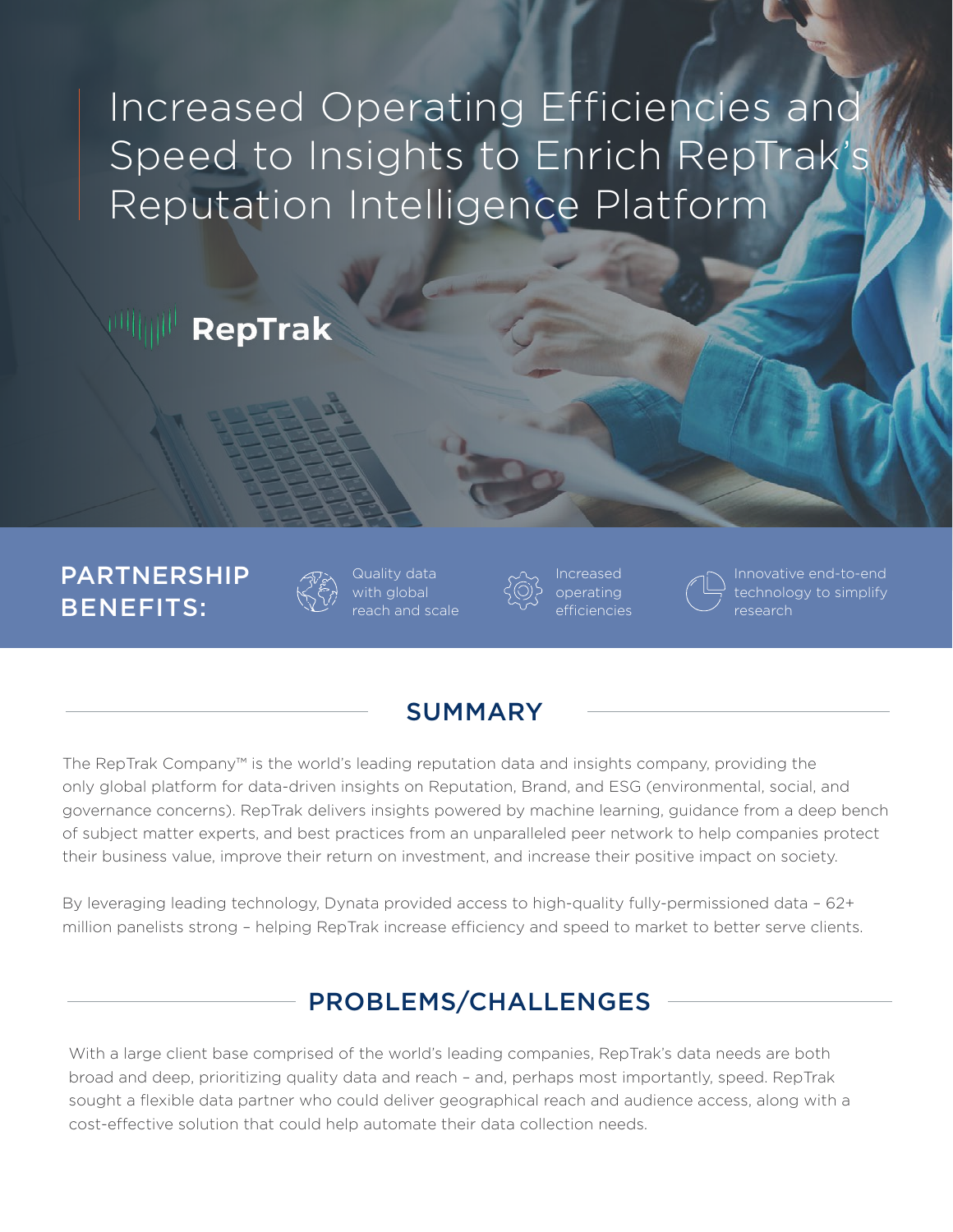#### **CUSTOMER NEEDS:**



**Access to quality data with global reach and scale**



**Implement an end-to-end project management solution to increase operational efficiencies**



**Free-up time for internal team to focus on value-added work**

## OUR SOLUTIONS

With the industry's largest fully-permissioned, first-party dataset, Dynata ensured that RepTrak would have access to more than 62 million consumer and B2B audiences, delivering the geographic reach, profile depth, and industry/audience scaling their clients demand to understand reputation.

RepTrak leveraged this partnership with Dynata – a partner capable of acting as a true extension of their team – to provide them the reach, scale and depth they need, with solutions that can support projects from start to finish, efficiently and effectively. This partnership enables RepTrak to extend its data collection efforts, to spend more time delivering valuable insights to their clients and drive revenue for the company.

Through Dynata's innovative offerings, the RepTrak team can access a wide range of solutions and services to simplify the research process, reduce the time gap between data and action, and increase efficiencies.

Now, operating in an innovative managed-service model, RepTrak's team can focus on delivering their products and services to clients, powered by high-quality data. This, in turn, enables RepTrak to deliver insights and guidance to clients that allow them to react to changing market conditions and opportunities. Dynata now manages all audience selection, survey scripting, and programming, by working collaboratively with RepTrak's team through a flexible work approach. This enables RepTrak to remain streamlined and focused on delivering high-quality results to their clients.

#### **SOLUTION SUMMARY:**



**Access to the industry's largest high-quality dataset, with reach, depth & scale** 



**Innovative, end-to-end technology to simplify research**



**Comprehensive management of data collection and delivery needs, freeing up internal teams to focus on more value-added work**